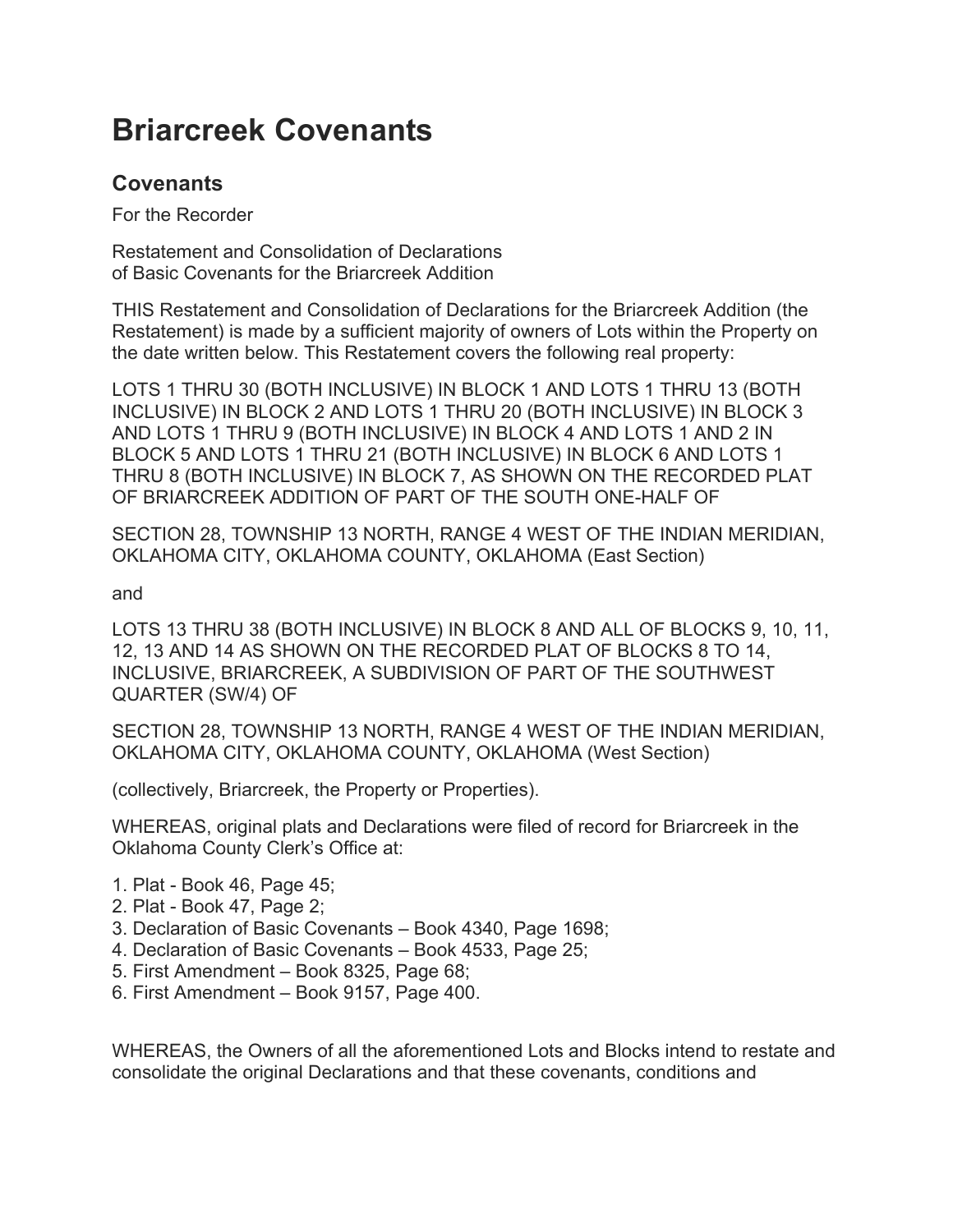restrictions shall be deemed and intended to cover only the above described Lots and Blocks and no other property in the Property.

WHEREAS, this Restatement is intended to provide for the preservation of the value of Lots in the Property, the orderly development thereof for the benefit and welfare of all Lot Owners.

WHEREAS, at a meeting of Lot Owners held on October 9, 2006, after proper notice and voting, the Lot Owners voted to restate and consolidate the original Declarations as provided herein.

NOW, THEREFORE, the Lot Owners declare that the Property is and shall be held, sold, conveyed and occupied subject to the covenants, restrictions, dedications, easements, charges and liens hereinafter set forth, all of which are for the purpose of enhancing and protecting the value, desirability and attractiveness of the Property. These covenants and restrictions shall run with the Property and shall be binding on all parties having or acquiring any right, title or part thereof, and shall inure to the benefit of each owner thereof.

### **1. Definitions**

Section 1.1 The following words, when used in this Declaration (unless the context shall so prohibit) shall have the following meanings:

1.1.1 "Briarcreek Neighborhood Association, Inc." or "Association" shall mean the Briarcreek Neighborhood Association, Inc., an Oklahoma nonprofit corporation operating under duly adopted Bylaws and existing for the purposes set forth in this Declaration, its Bylaws, and other governing documents.

1.1.2 "Duplex Lots" shall mean Lots 1, 2, 3, 4 and 5 in Block 6 as shown on the Plat.

1.1.3 "Lot" shall mean any lot within the Property that is zoned for either single-family residences or for duplex two-family residences.

1.1.4 "Owner" shall mean the record owner, whether one or more persons, to any lot, including contract sellers, but excluding those having such interest merely as security for the performance of an obligation.

1.1.5 "Person" shall mean an individual, corporation, partnership, association, trust or other legal entity, or any combination thereof.

1.1.6 "Silver Lake Lots" shall mean Lots 1 and 2, Block 5, as shown on the Plat, and Lots 23, 24 and 25, Block 10, as shown on the Plat.

1.1.7 "Willow Lake Lots" shall mean Lots 11, 12, 13, 25, 26, 27, 28, 29 and 30, Block 1 as shown on the Plat.

#### **2. General Restrictions**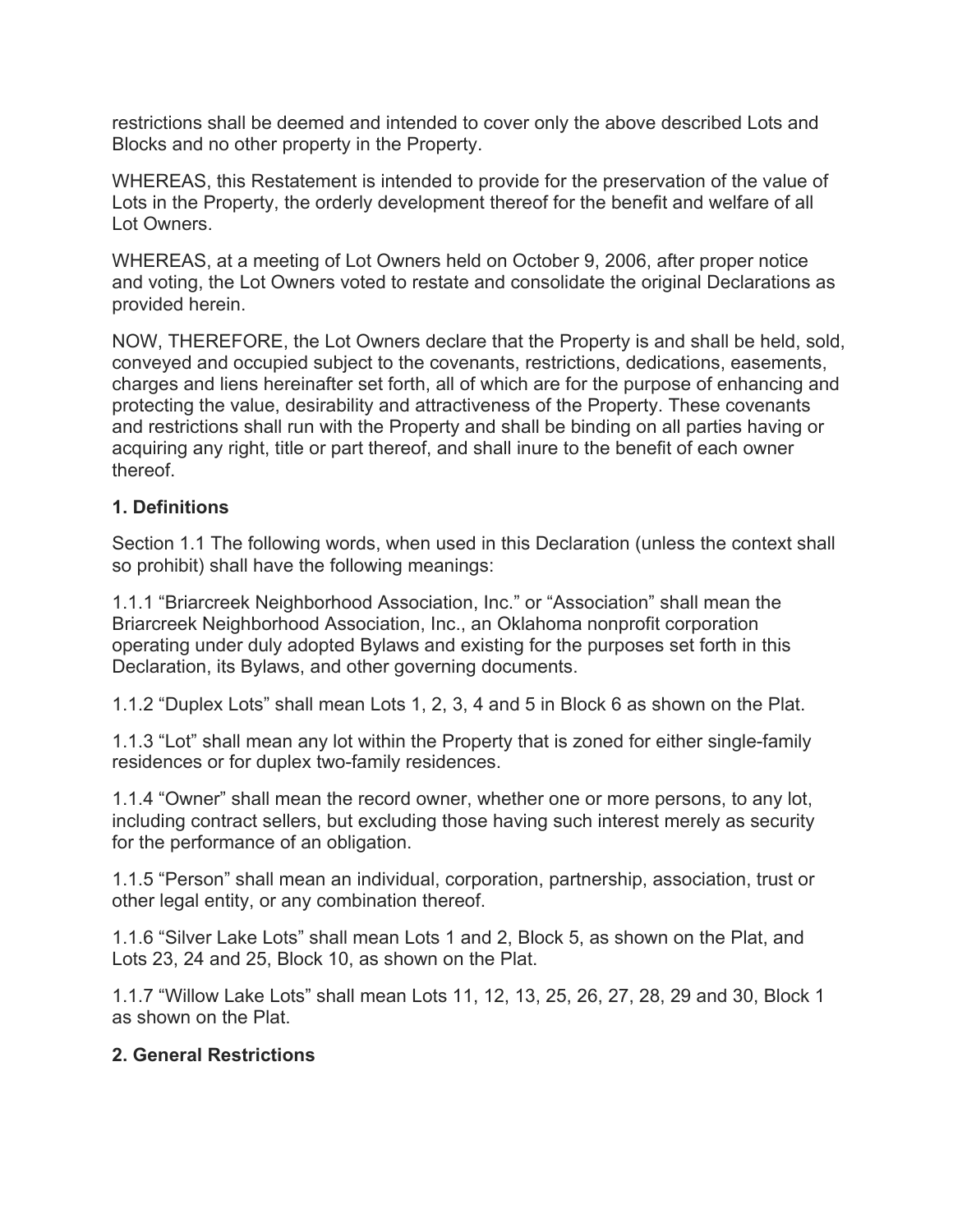Section 2.1 The Owner of any Lot shall not use or allow the use of such Lot or any building or structure for any purpose which will be noxious, offensive or detrimental to the use of the other Lots or which will create or emit any objectionable, offensive or noxious odors, dust, gases, fumes, noises or other such material or which will in any manner violate any zoning or other regulations or laws of the City of Oklahoma City of the State of Oklahoma, or of the United States of America.

Section 2.2 No Lot shall be used for other than residential purposes. No store or business, no gas or automobile station, and no flat or apartment house, though intended for residential purposes, and no building of any kind whatsoever shall be erected and maintained on any Lot, except private family dwelling houses, and any such dwelling houses shall be occupied by not more than one family if such Lot is zoned for singlefamily purposes and not more than two families if such Lot is zoned for duplex purposes.

Section 2.3 No drilling or puncturing of the surface for oil, gas or other minerals or hydrocarbons or water or any other fluid or substance shall be permitted.

Section 2.4 The keeping of any poultry, cattle, horses or other livestock of any kind or character is prohibited on any Lot. Dogs, cats and other household pets may be kept provided that they are not kept, bred, or maintained for any commercial purpose.

Section 2.5 The storage of trash, ashes or other refuse except in normal receptacles is prohibited, nor may weeds, underbrush or other unsightly growths be permitted to grow or remain on a Lot. No trash, ashes or other refuse may be thrown on any vacant lot or land. Trash may not be accumulated in or on a vehicle that is visible from a street.

Section 2.6 No signs or billboards shall be permitted on any Lot except one sign, not to exceed five (5) square feet, may be used to advertise the sale of the Property.

Section 2.7 No trucks (vehicles one-ton in rating or greater, or with dual rear wheels), boats (powered or unpowered), motor homes, trailers, camping trailers, pickup campers, commercial-type vehicles, and inoperable or immovable vehicles shall be stored or parked on any Lot except while parked in a closed garage or parked behind the building limit line and obscured or hidden by a sight-proof fence or screen, nor parked on any street in the Property except while engaged in transporting to or from a lot in the Property.

Section 2.8 No elevated tanks of any kind shall be erected, placed or permitted on any Lot.

Section 2.9 No radio transmitting device shall be allowed on any Lot and no exposed or exterior ratio antenna shall be erected, placed or maintained.

Section 2.10 None of the Lots shall be re-subdivided, re-platted or rearranged in any manner

Section 2.11 No building/structure, fence or wall around any of the Property herein described shall be commenced or erected, nor shall any extension or alteration of any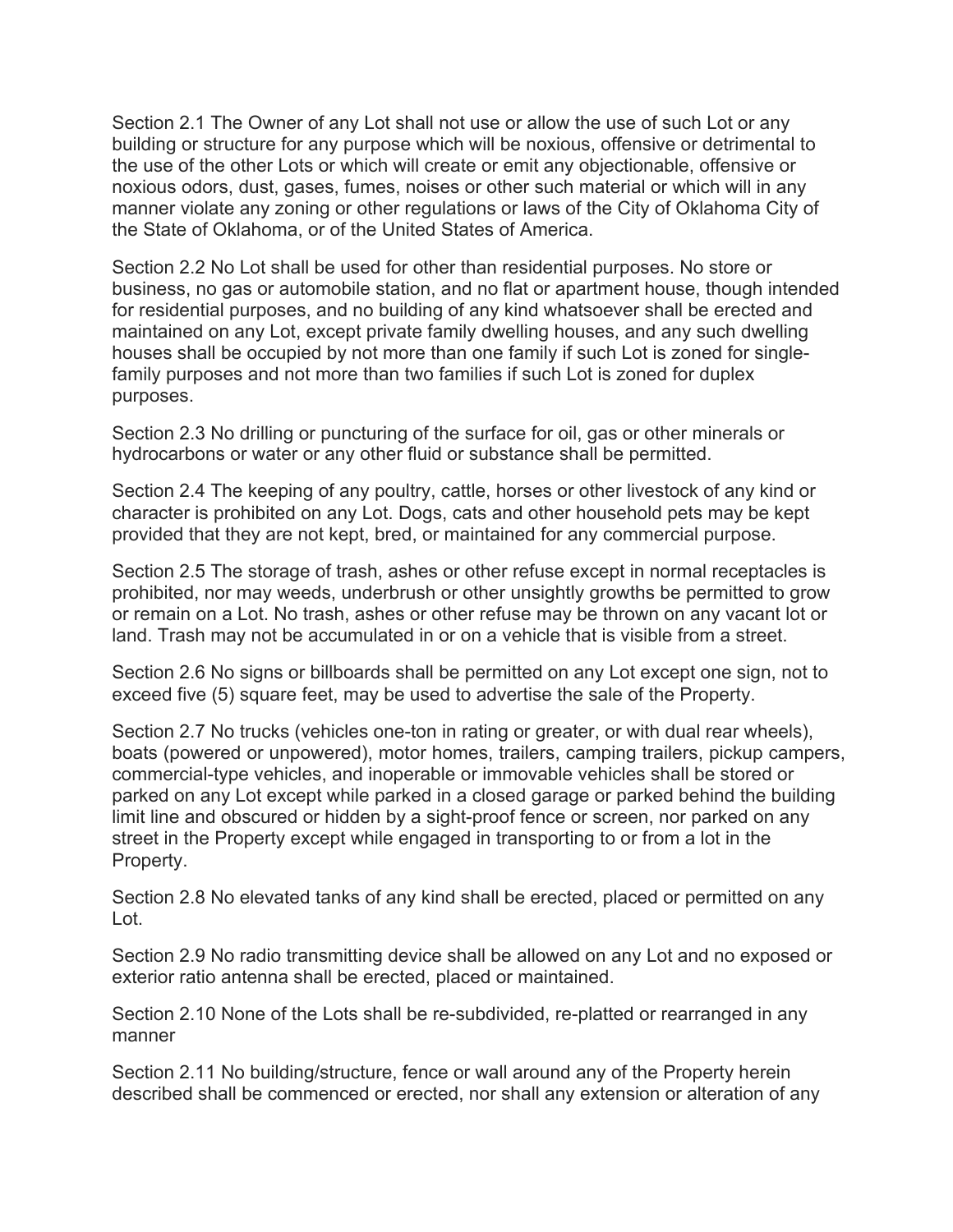building/structure, fence or wall be constructed until the erection, construction or extension of such building/structure, fence or wall has the approval in writing of the Architectural Committee, as appointed by the Briarcreek Neighborhood Association, Inc.; and that in approving the building of any building/structure, fence or wall, the Architectural Committee shall take into consideration the suitability of such building/structure, fence or wall, the materials of which it is to be built, the site of the building, the harmony thereof with the surroundings and the affect of the construction of said building/structure, fence or wall or the extension thereof shall have upon the adjacent or neighboring Property. Under no circumstances shall there ever be any fence, wall or structure of any kind (including basketball goals) built in front of the front building limit line. In the event the Architectural Committee fails to approve or disapprove any such plans submitted to it as herein required within 15 days after such submission, such approval shall not be required and this covenant shall be deemed to have been fully complied with.

### **3. Special Provisions for Initial Improvements**

Section 3.1 The provisions specified in the following

Sections of this Article shall apply only to the construction of the initial or first dwelling place and appurtenances thereto upon a particular Lot.

Section 3.2 All single-family dwelling places constructed on Blocks 1 thru 7, both inclusive, and Lots 13 to 38, both inclusive, Block 8, and on all Lots in Blocks 9, 10, 11, 12, 13 and 14, Inclusive, as shown on the Plat, shall contain at least 1,800 square feet of floor space exclusive of basements, garages and porches.

Section 3.3 All dwelling units shall have a garage or carport that is at least two cars wide. Garages may be attached, built-in or detached from dwelling. Carports may be attached or detached from dwelling and must have a solid wall or semi-solid wall to the street side. Duplex Lots shall have a carport or garage at least two cars wide for each unit or at least four cars wide for each Duplex Lot. No garage or carport will be built in front of the building limit line as shown on the Plat.

Section 3.4 One, one and one-half, and two-story dwelling places only may be constructed.

Section 3.5 The principal exterior of any dwelling place shall be at least seventy percent (70%) brick, stone or stucco, and thirty percent (30%) may be of frame design with wood or vinyl siding, shingles, logs or other materials which will blend with the brick, stone or stucco. It is the intention of this restriction to allow panels of other materials than brick, stone or stucco to be used, but in no event shall a continuing wall consisting of thirty percent (30%) of the exterior of the residence be built of any material other than stone, brick or stucco. This restriction is intended to restrict the principal exterior of residences to masonry in their construction, but it is modified to allow the use of other materials to eliminate repetition of design.

Section 3.6 All roofing materials shall be made of composition shingles, metal, slate, tile or stone. The Architectural Committee, in its sole discretion, may approve the use of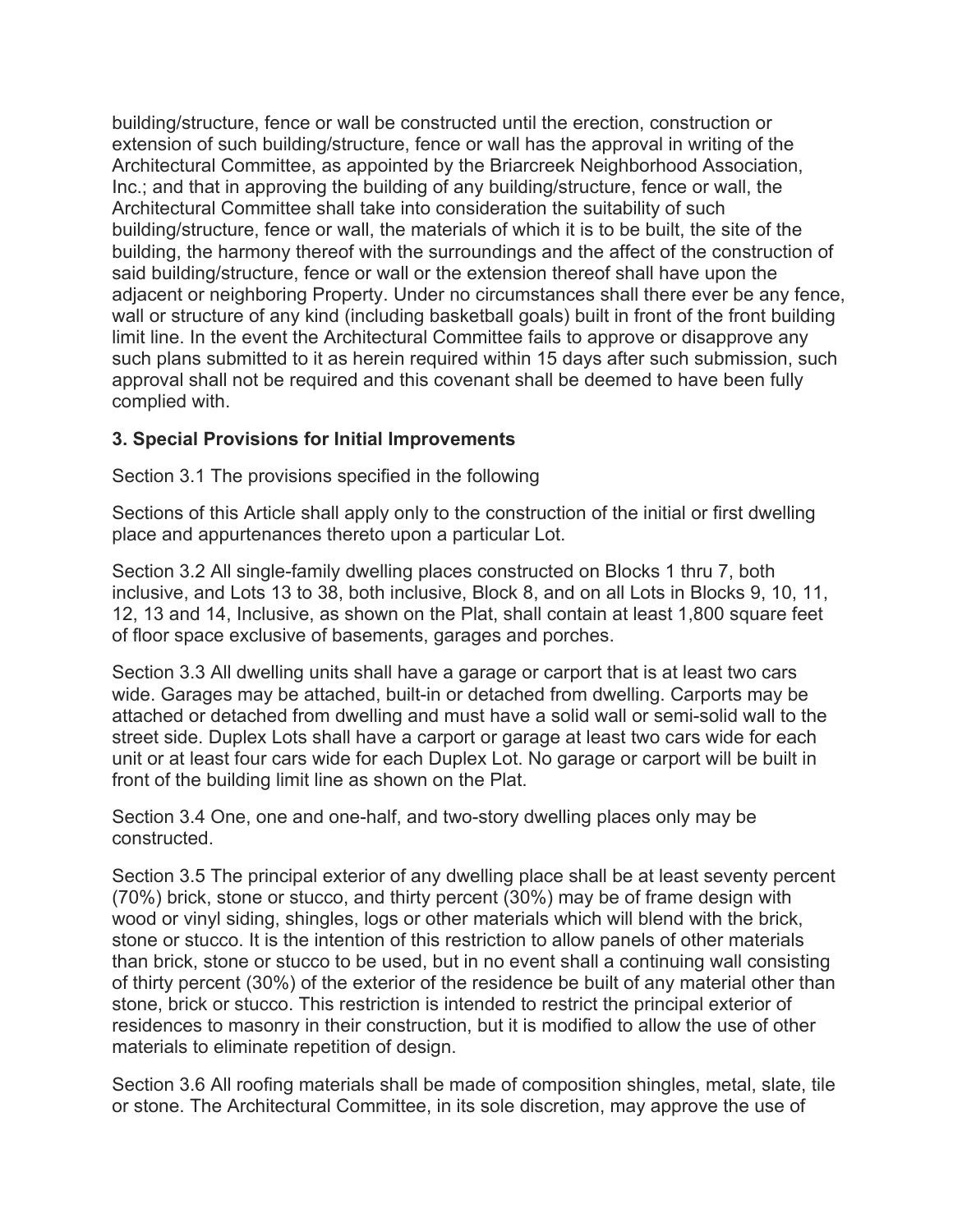any other roofing materials. Said approval must be in writing and properly executed by a majority of the Architectural Committee.

Section 3.7 No dwelling place shall be nearer to the front street or side street of any Lot than the building limit line as shown on the Plat. The side lot limit line, each side of the main structure, shall be at least five (5) feet.

Section 3.8 Upon commencement of excavation for construction on any Lot, the work must be continuous, weather permitting, until the structure is completed. But in any case, construction must be completed within a period of twelve (12) months.

Section 3.09 Before commencing construction all plans and specifications for such construction shall be submitted to the Architectural Committee for its approval. No construction shall commence until such plans and specifications have been approved. The Architectural Committee shall within thirty (30) days after an Owner has made application to it (submitting at that time Owners plans and specifications) render its decision, either approving the plans and specifications or disapproving them, in the latter case, making specific reference to those features which caused the disapproval. Approval may be conditioned upon completion within a specified time. A failure of the Architectural Committee to act will result in the project being considered approved.

Section 3.10 When Silver Lake Lots are deeded to Owners, a license to use Silver Lake (subject to the restrictions as specified in the license) will be issued and recorded, under a separate instrument, to the respective Owners of the Silver Lake Lots. These licenses will remain with the record Owners of said Silver Lake Lots and can be transferred only with the conveyance of title to the Silver Lake Lots. It is the intention of this

Section to insure that the licenses to use Silver Lake will remain with the Lots, and the record Owners.

Section 3.11 All duplex dwelling places constructed on Lots 1 thru 5, both inclusive, in Block 6, as shown on the Plat, shall contain at least 1,200 square feet of floor space for each living unit exclusive of basements, garages and porches.

Section 3.12 When Willow Lake Lots are deeded to Owners, a license to use Willow Lake (subject to the restrictions as specified in the license) will be issued and recorded, under a separate instrument, to the respective Owners of the Willow Lake Lots. These licenses will remain with the record Owners of said Willow Lake Lots and can be transferred only with the conveyance of title to the Willow Lake Lots. It is the intention of this

Section to insure that the licenses to use Willow Lake will remain with the Lots, and the record Owners.

#### **4. Deviations**

The Owners may grant approval for deviations from the restrictions provided in ARTICLE II so long as such deviations do not adversely affect the value of another Lot.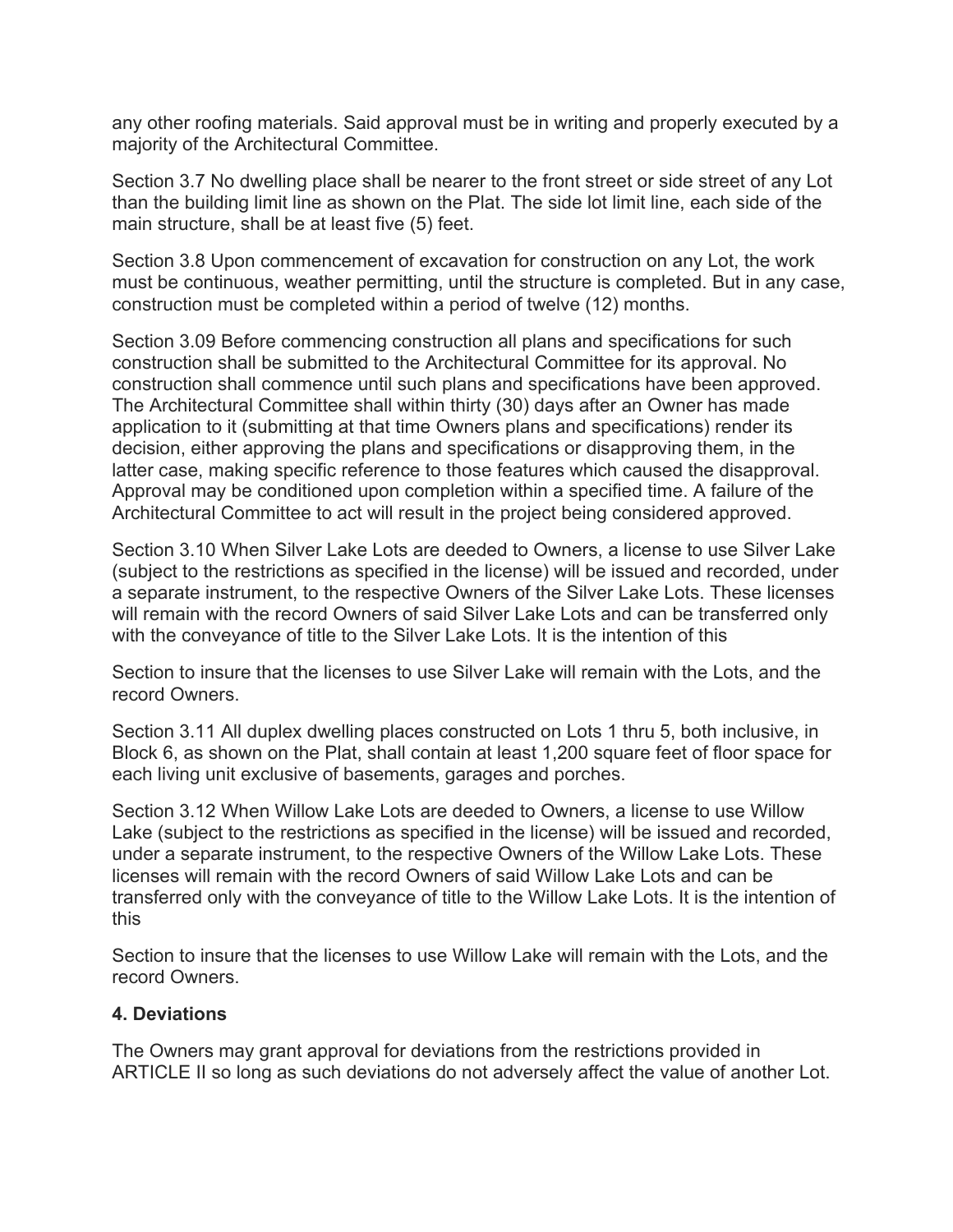Such approval shall require the written consent or approval of Sixty (60) percent of the Owners of all Lots.

## **5. Right to Enforce**

The restrictions herein set forth shall run with the land and bind the present Owner except as otherwise provided, its successors and assigns, and all parties claiming by, through or under it, shall be taken to hold, agree and covenant with the Owner of such land, its or their heirs, personal representatives, successors and assigns, and with each of them, to conform to and observe said restrictions as to the use of said Lots and the construction of improvements thereon. No restriction herein set forth shall be personally binding on any person except in respect to breaches committed during his ownership of title to his Lot. Any Owner or Owners of any Lot, or the Association as an Owner representative, shall have the right to sue for and obtain an injunction to prevent the breach of or to enforce the observance of the restrictions above set forth in addition to the ordinary legal action for damages, or to collect fines. Failure of any Owner or Owners to enforce any of the restrictions herein set forth shall in no event be deemed a waiver of the right to do so or to enforce other restrictions.

## **6. Right to Assign**

The Association may, by appropriate instrument, assign or convey to any Person any or all of the rights, reservations, easements and privileges herein held by the Association, and upon such assignment or conveyance being made, its assigns or grantees may, at their option, exercise, transfer or assign such rights, reservations, easements and privileges or any one or more of them at any time or times in the same way or manner as those directly reserved by them or it in the instrument.

## **7. Invalidation**

The invalidation of any of the restrictions set forth shall in no event affect any of the other restrictions in this statement.

## **8. Duration of the Declaration and Amendment**

Section 8.1 Term. This Declaration and any amendments or supplements hereto will remain in effect from the date of recordation until the 1st anniversary of the date this Declaration is first recorded in the office of the County Clerk of Oklahoma County, Oklahoma. Thereafter this Declaration will be automatically extended each year, unless otherwise terminated or modified as provided below.

Section 8.2 Amendment. This Declaration, or any provision of it, may be terminated, extended, modified or amended, or revoked as to the whole or any portion of the Property, at any time upon the written consent of Owners holding 60% or more of the votes, and upon compliance with Sections 8.1, 8.3 and 8.4, as appropriate. Amendments made pursuant to this Section will inure to the benefit of and be binding upon all Owners, their families, tenants, guests, invitees and employees, and their respective heirs, successors and assigns. A certificate of a licensed abstract or title company showing record ownership of the Property and a certificate of the Secretary of